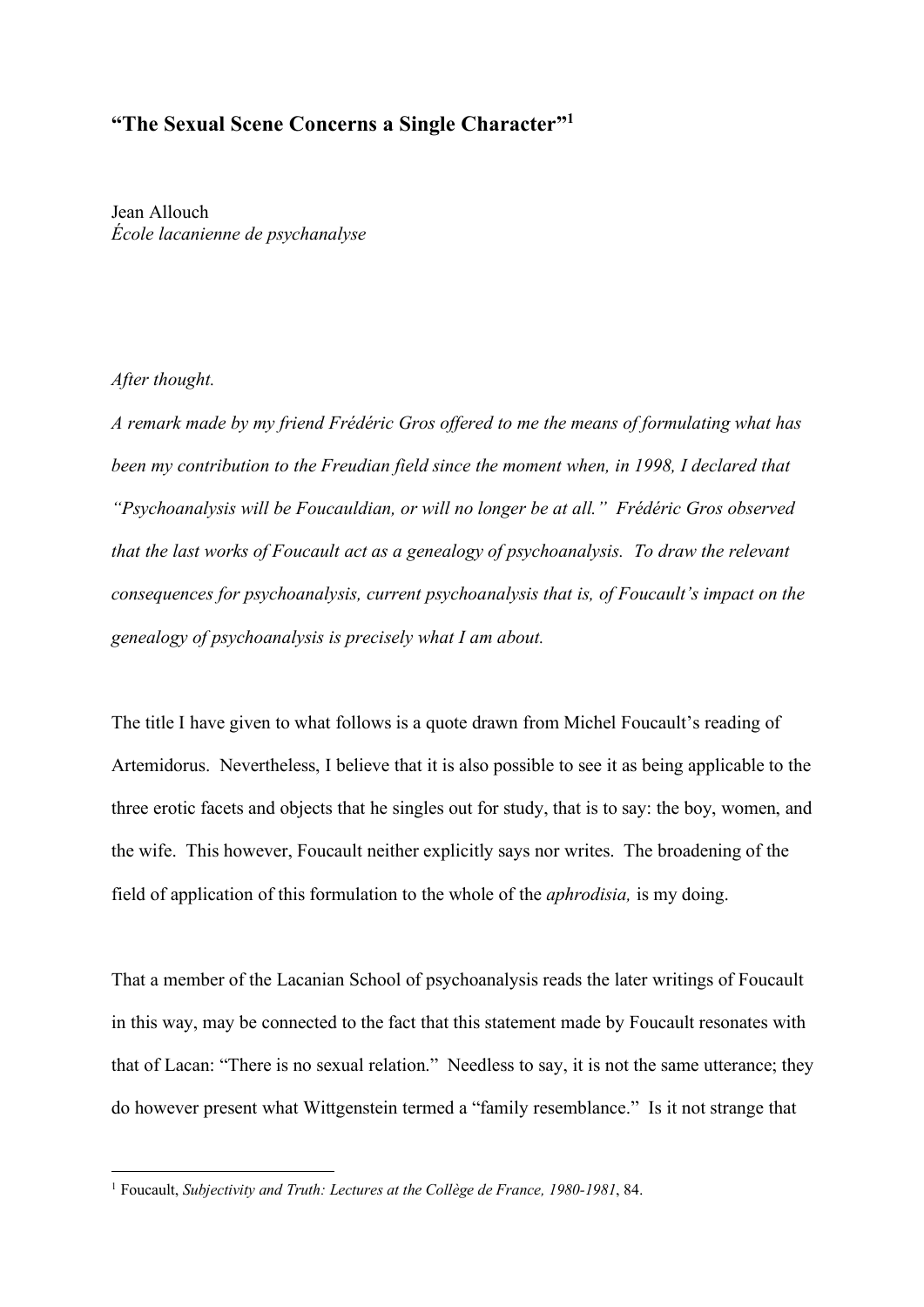in the same period Foucault and Lacan, quite probably independently of each other, uttered these two similar statements?

It may be possible that Lacan's words have encouraged me to give Foucault's phrase the aforementioned addendum. However, a comparative study of the two expressions, that of Foucault and that of Lacan, presents little interest if it has not been established, beforehand, that Foucault's does indeed have the general meaning I attribute to it. To demonstrate this would require more space than this publication permits. Thus, I will here limit myself to the relationship to the boy; leaving aside the relationship to women and to the wife, the study of which leads to the same conclusion.

It is as a reader of Foucault that I shall study this connection, or to be more precise this absence of sexual connection. This reading of Foucault's last publications will resemble that of a novel, signed by Michel Foucault and entitled *Aphrodisia*. It is the words and the writing of Foucault that interest me, above and beyond the descriptive and, it is said, the sometimes contentious aspect of his works. Did he not say that with each of his books his aim was also to make himself other than himself? However, there is more. Certainly, the exactitude of knowledge was important to him. Yet, it was not only knowledge but a preoccupation with truth, and furthermore a truth that required courage, therefore a truth in opposition, that drove him to publish. His books were each a means of *intervening* in the present.

Foucault, the university professor, was also a guide, and not only an intellectual guide but also a guide to action (with a few others, he invented novel modes of political action). Only this status can account for the following observation: a significant number of those who count in what is called "thought," have acquired this status only through differentiating themselves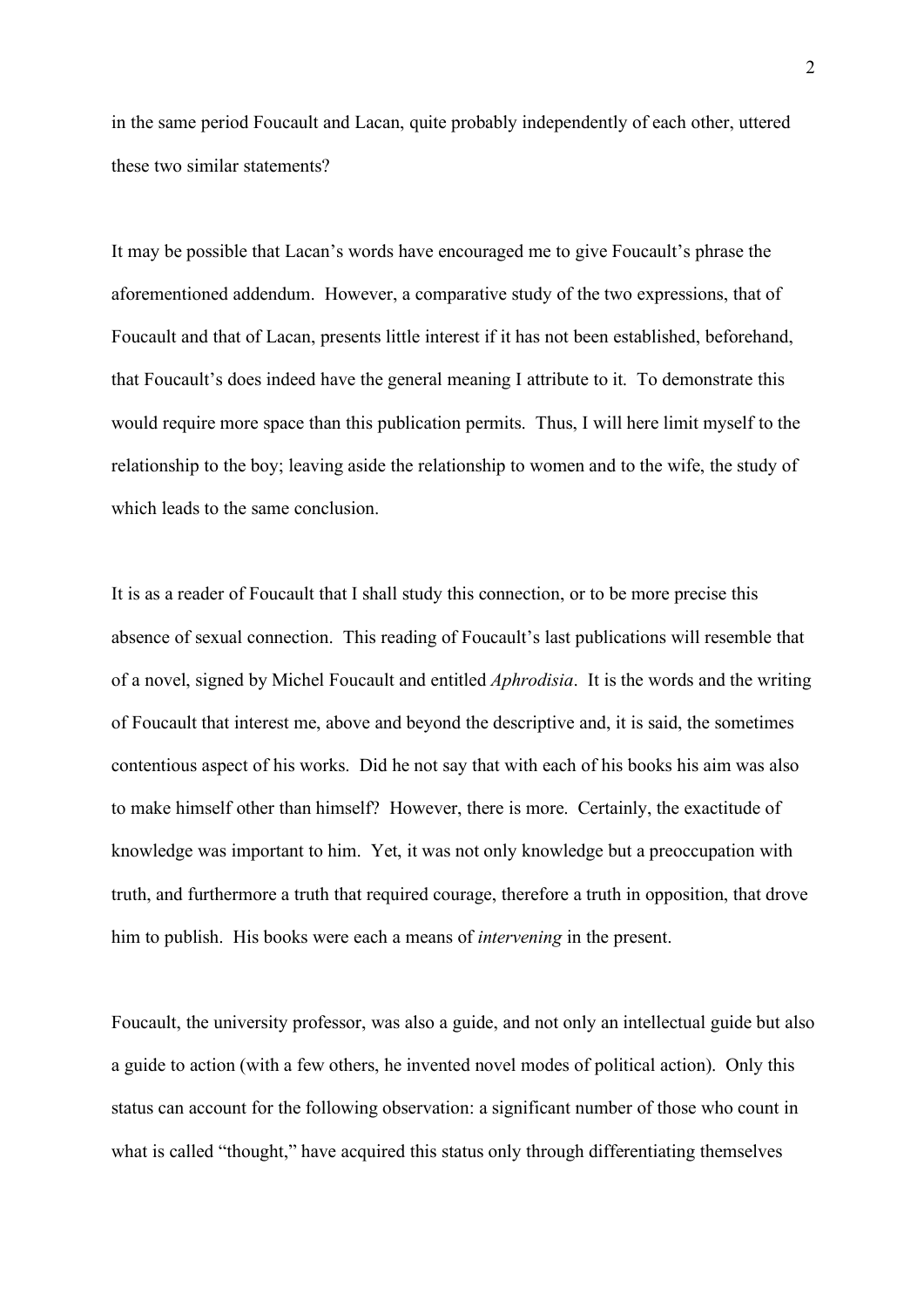from Foucault. His temperament drove Foucault to action, action in the service of which he placed knowledge, the knowledge he created. This is not knowledge for knowledge's sake, but knowledge for the purpose of action, for the transformation of the self and as an intervention in the city. For him this action has a name: uprising.<sup>2</sup> Without wishing to push the analogy to far, we could apply to Foucault the words Claude Calame uses for Herodotus: "The truth of the account depends less on its confrontation with an empirical reality, than on the manner of presenting that reality."3

Foucault's *A History of Madness* changed attitudes to madness so decisively, at least for a number of people amongst whom I count myself, that it is in vain that others have picked up on the innumerable errors contained within it. These in no way weaken the impact of that work – the only one, in fact, to which he never ceased to go back.

It is in the same spirit that he invites us to read two of his last books, *The Use of Pleasure* and *The Care of the Self*, both published in 1984, and to which one should now also add the lectures titled *Subjectivity and Truth.* What is the impact, on the contemporary erotic, of the statement: "the sexual scene has only one character"? What did he wish to impart and change by writing it? What battle was he fighting? It is equally true and insufficient to point out that he rejected the Freudian-Marxist theory that saw sex from the viewpoint of its repression/liberation. Against what was he thus raising a voice likely to reconfigure the erotic?

That the reading of the classics is an intervention in the present, and thus kills two birds with

 <sup>2</sup> Allouch, "Quatre leçons proposées par Foucault à l'analyse."

<sup>3</sup> Calame, *Qu'est-ce que la mythologie grecque?*, 266. [Unless otherwise noted, translations are my own. TR]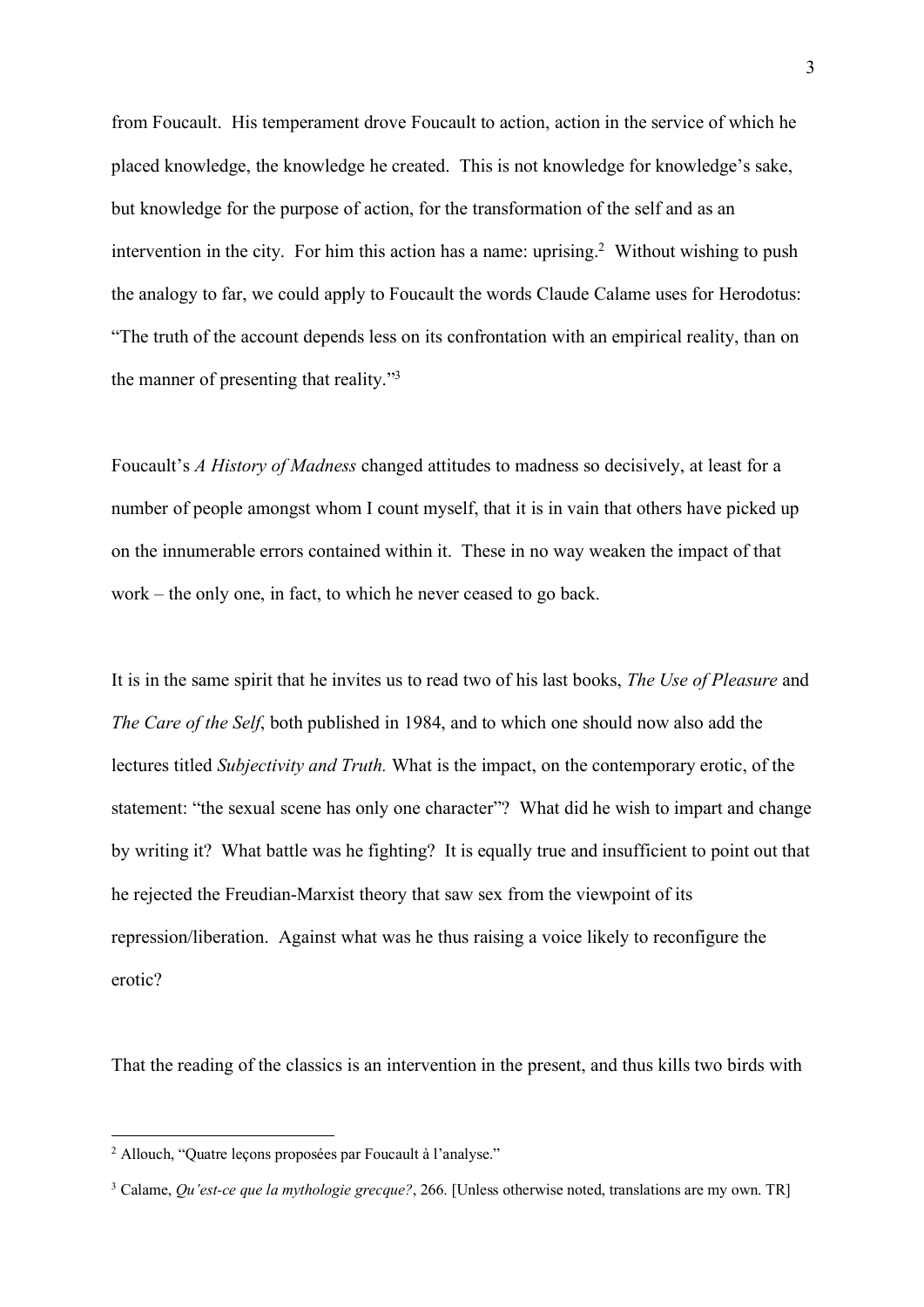one stone, is immediately apparent with the – in no way marginal – introduction of a concept that one would seek in vain among the ancients, that of subject. It is only since Kant that the "subject" appears in philosophy.<sup>4</sup> In his two last books as well as in his 1980-1981 lectures, Foucault does not linger on this introduction of the "subject" of subjectivity among the ancients. Is it acceptable? It would be an understatement to say that his categorical statement according to which "*Bios* is Greek subjectivity"<sup>5</sup> is a master stroke that will have consequences.

On January 14<sup>th</sup> 1981 Foucault noted that the Greeks had two verbs for what is termed "life" in English: *zên* refers to natural life, the life of animals, the quality of being alive; and *bioûn* which relates "to the way of living," to "life with its accidents, its necessities, but also the life one may make oneself."6 Thus, the same day he also opted in favour of translating *tekhnê péri bion* not as "bio-technique" but by "technique of the self."

As though the question had remained to some degree unanswered, on February 29<sup>th</sup> when, despite his failing health, Foucault was nevertheless lecturing, the subject of *bios* was considered again more broadly. The juxtaposition of two texts by Plato, the *Alcibiades* and the *Laches*, allowed him to differentiate, while not putting them in complete opposition, the two modalities of the *gnôthi seauton.* In Plato's thinking, *Psukhê*, the soul, "a reality ontologically distinct from that of the body," calls for a contemplative order of knowledge (the soul looks upon itself "in the mirror of its own divinity"), for a veridiction where each is called upon to speak the truth of their being. *Bios*, life, is the object of another manner of

<sup>&</sup>lt;sup>4</sup> De Libéra, *L'Invention du sujet moderne: Cours au Collège de France, 2013-2014*, lecture given on March 20<sup>th</sup>, 2014.

<sup>5</sup> Foucault, *Subjectivity and Truth: Lectures at the Collège de France, 1980-1981*, 253.

<sup>6</sup> *Ibid*., 34.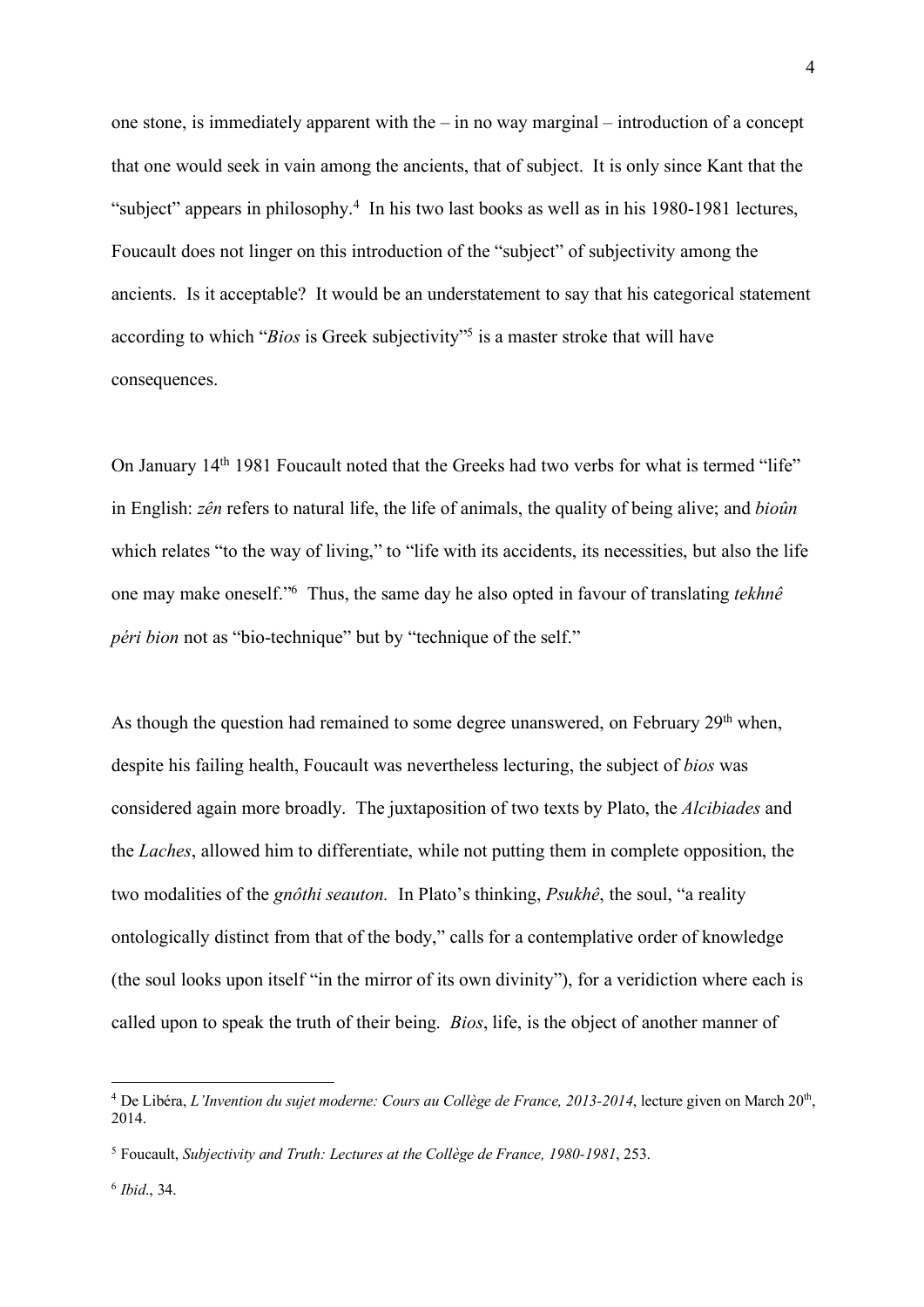veridiction, where each is invited to give an account of themselves no longer in metaphysical terms, but in aesthetic terms.

[...] existence *(bios)* was constituted in Greek thought as an aesthetic object, as an object of aesthetic elaboration and perception: *bios* as a beautiful work. 7

Foucault noted that this theme was already dominant in both Homer and Pindar. David Halperin's book *How to be Gay<sup>8</sup>* states in its very title that this aesthetic viewpoint remains current; as well as being in effect a methodological choice.

The aesthetic rather than the metaphysical, *Bios*, and not *psukhê*; this seems hardly surprising in someone who, along with a few others (Heidegger, Canguilhem, Lacan, Granel), voiced opposition to the invasive "psy aspect." Should Lacan not have taken his strategy further when, having introduced the subject to the Freudian field, he stuck with the term "psychoanalysis"? *L'Invention du sujet moderne*<sup>9</sup> presents a substantial amount of archaeological data to indicate that the two terms, "subject" and "soul," carry with them two incompatible strings of expectations.

With this "self," this *bios*, this non-psychological subject which is the object of a certain kind of concern, comes a specific relationship to death: while the soul offers eternity to whomever

 <sup>7</sup> Foucault, *The Courage of Truth (The Government of Self and Others II): Lectures at the Collège de France, 1983-1984*, 162.

<sup>8</sup> Halperin, *How to Be Gay*.

<sup>&</sup>lt;sup>9</sup> De Libéra, *L'Invention du sujet moderne: Cours au Collège de France, 2013-2014*, lecture given on March 20<sup>th</sup>, 2014.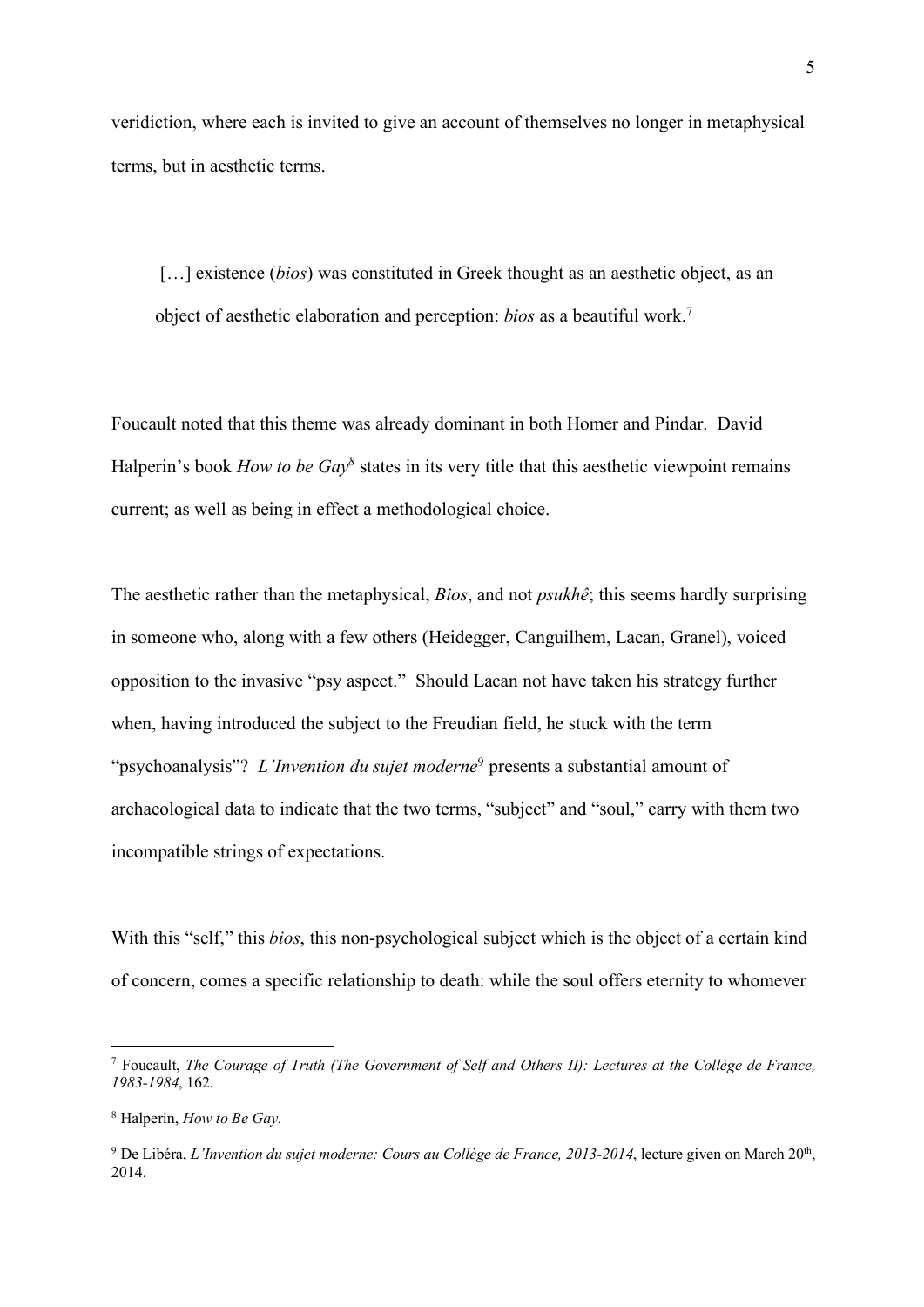takes care of it; the *bios*, through the care it manifests in order to make its life beautiful, even in the memory it will leave behind, takes this life to that limit where, according to Lacan, beauty forms a barrier to the second death. *Psukhê* turns its back on the second death, *bios* places it as its horizon. Was it not already life, rather than the soul, that was important for Freud in leading him to invent the death drive? What would it mean to say, "soul drive"? It is in this way that we can understand Foucault's statement that: "A rigorous language, as it arises from sexuality, will not reveal the secret of man's natural being, nor will it express the serenity of anthropological truths, but rather, it will say that he exists without God."<sup>10</sup> That truth, that no knowledge will ever either demonstrate or refute, for it is of another order, clearly cannot be without consequence in the case of the *aphrodisia*.

To borrow the title of Kenzaburô Ôe's gruelling novel, the erotic is "a personal matter," a stage on which this aesthetic concern with the self (a concern that is all at once aesthetic, ethical and erotic) is especially put under strain. What difficulty(ies) are at stake in the erotic relationship master/boy, according to Foucault? It is specifically these difficulties, clearly not the same for the master as for the boy, that shows that the sexual scene comprises only one character.

The cause of this difficulty is erotic pleasure (both Freud and Lacan concur with that). Pleasure can be "immoderate," pleasure is "avid"; as Foucault so nicely puts it, it holds within in it a "principle of impetus," there is a "principle of indefinite pleasure…[which] is the driving force of his behaviour."11 Now, to an intensifying pleasure such as this the master could only give free rein through losing his mastery. Something that cannot be. Thus, the

<sup>&</sup>lt;sup>10</sup> Foucault, "A Preface to Transgression," 30.

<sup>11</sup> Foucault, *Subjectivity and Truth: Lectures at the Collège de France, 1980-1981*, 90.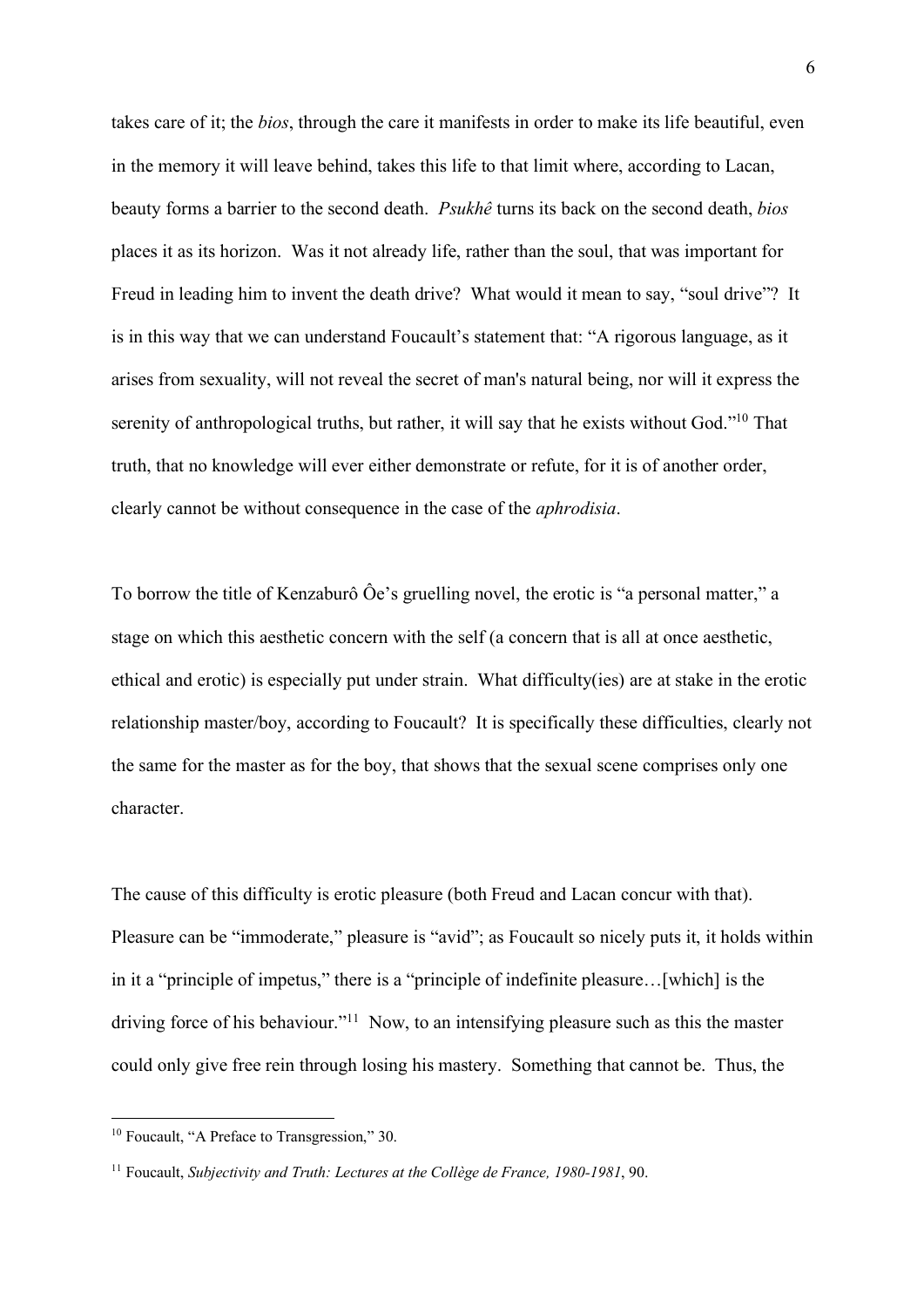master takes part in sexual activity under the caveat that he may prevent it giving rise to an excess of pleasure. Something he does by introducing an "agonistic" relation to himself.<sup>12</sup> The master cannot accept that his pleasure be his master – in other words, he cannot accept being passive. 13

This was something we knew, Paul Veyne had already made the same observation.<sup>14</sup> However, Foucault says more, says it differently, says something else, by introducing his agent – the subject – into his reading of the ancients: "There is pleasure only because there is a subject, but the naturalness of *aphrodisia* implies that the only subject one can recognize, the only pertinent subject, the only subject who is both subject of *aphrodisia* and of a possible morality, is clearly the one who is active."<sup>15</sup>

In this way we need not correct but, on the contrary, give its full import to the statement which I support: "the sexual scene comprises only one character" – the subject of the pleasure who, in no way could come about as subservient to it. Everything that Foucault puts forward regarding the *aphrodisia* would fall apart if one decided to exclude the subject:

Penetration is not a process that takes place between two individuals. It is essentially [this must be stressed because it is crucial] the activity of one subject and the activity of the subject. And it is as the subject's activity that it constitutes the central and natural kernel of all sexual acts…16

 <sup>12</sup> Foucault, *The Use of Pleasure: The History of Sexuality, Vol. 2,* 65.

<sup>13</sup> Allouch, *Le Sexe du maître*.

<sup>14</sup> Veyne, "La famille et l'amour sous le Haut-Empire romain."

<sup>15</sup> Foucault, *Subjectivity and Truth: Lectures at the Collège de France, 1980-1981*, 87.

<sup>16</sup> *Ibid.*, 85 (in brackets: an addition made during the conference).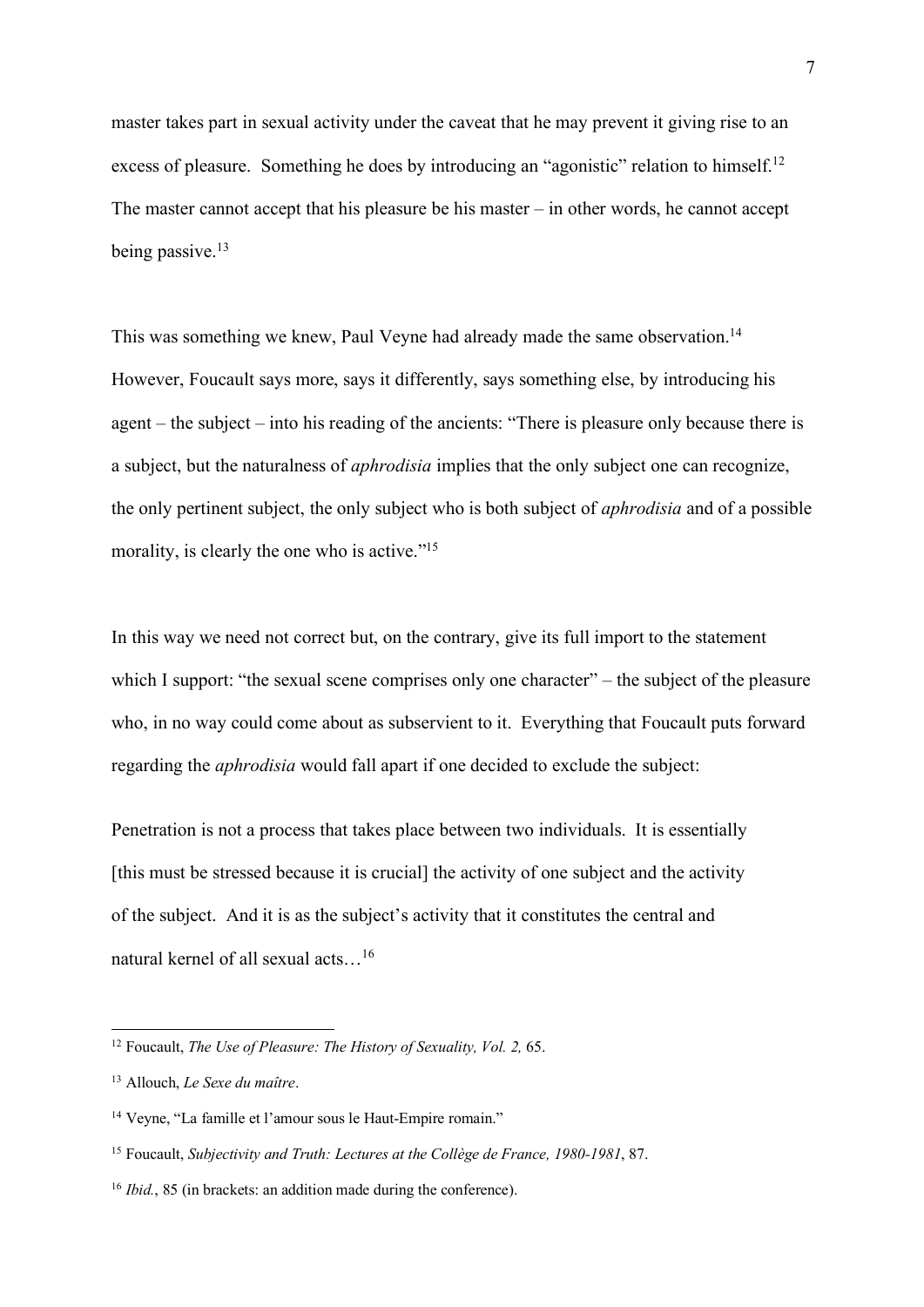This is not without consequence. Indeed, one might imagine that this activity of a subject and of the subject, calls for the passivity of the erotic partner; in which case this subject would not be as alone as was stated. This is not the case however, and Foucault specifies this:

The naturalness of the sexual act is not a coupling between activity and passivity. Naturalness is activity. And consequently the passive character is quite naturally the correlative, but the correlative at the outer limit of this naturalness. Let's say again that, as objects or as correlatives of the activity of penetration, they belong to naturalness, but as subjects in themselves they fall outside it. 17

What can be said, on the sexual scene, regarding this character – the boy – "at the outer limit" of naturalness, who *as subject*, evades it? For him too, the sexual stage also creates a problem. Foucault calls "antinomy of the boy" the fact that the young man, "recognized as object of pleasure," "could not and must not identify with that role."18 For the master, an agonistic relationship to the self; for the boy an antinomy, wherein he cannot identify with what he is, while nevertheless allowing himself to be party to it.

The boy, that future master, that master in the making, whom one can only call thus from the moment one envisages him as subject (Foucault says this), the boy

 <sup>17</sup> Foucault, *Subjectivity and Truth: Lectures at the Collège de France, 1980-1981*, 87.

<sup>18</sup> Foucault, *The Use of Pleasure: The History of Sexuality, Vol. 2*, 221.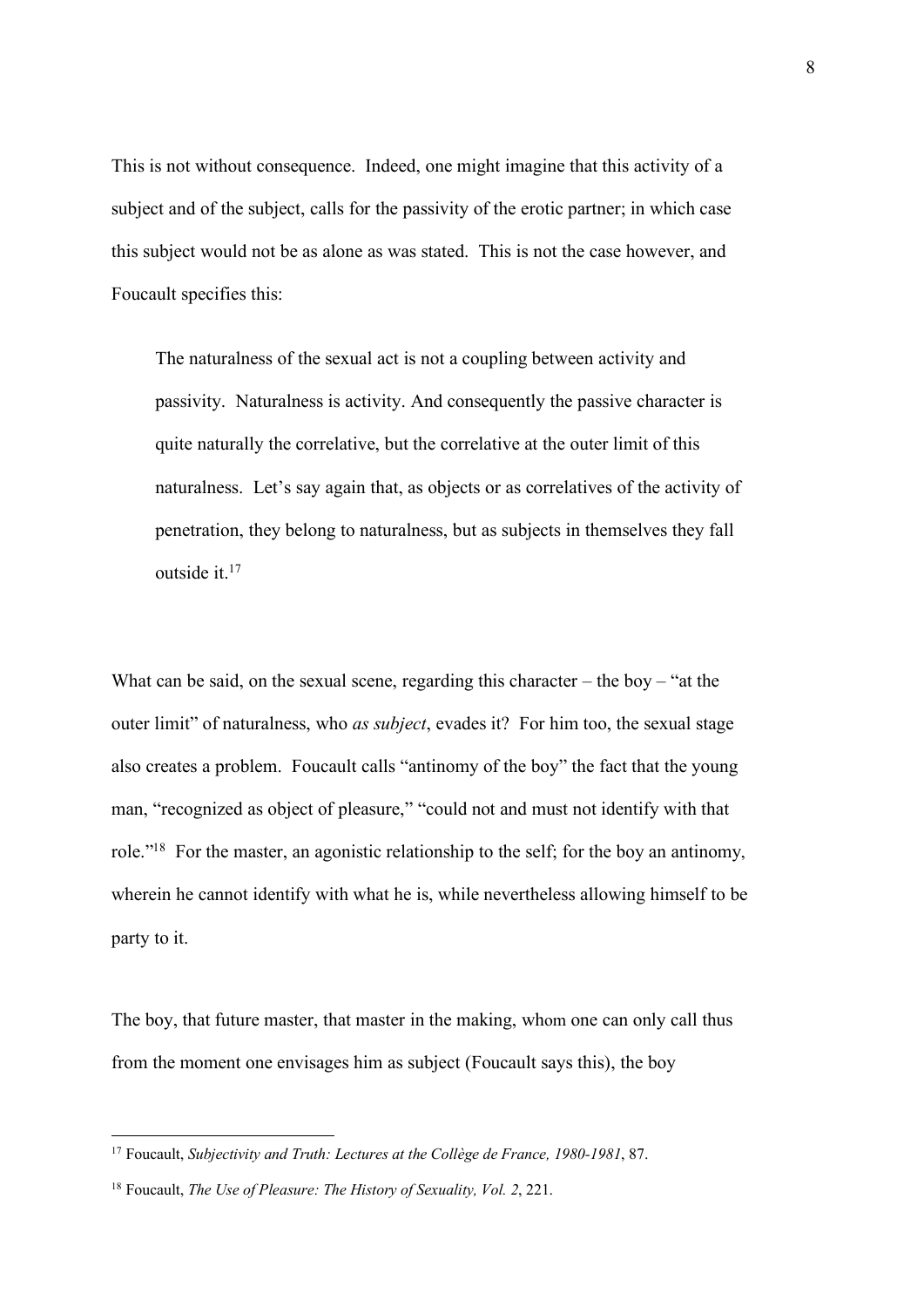becomes, within the sexual activity, *a different representation of mastery, another manner of mastery*. This is that other and strange mastery that consist in presenting oneself as object without in effect being one. To my knowledge this point has never been studied as such. To not identify with that to which one is party is a performance, and not a given. Its very achievement, which presents remarkable subjective difficulties, makes it inconceivable that sexual activity be assimilated to any so-called intersubjectivity.

The boy makes himself absent, and in this, he is active, just as active as the master. Indeed, his absence as an eroticized subject will in effect eventually triumph, with the abandonment of the sexual stage by both parties; "in the fervour of love" Foucault writes "*philia* – friendship – already began to develop."19 By extrapolating from this hint, one could go as far as to think that, occasionally, it is through a nonsexual love for the master that the boy succeeds in not making himself an erotic object. *Philia*, which from the offset functions alongside *erôs*, can then all the more easily take over from *erôs*. Does not such a substitution, that puts aside *erôs*, also demonstrate that sexual alterity produces a gap? It is with this gap, rather than with the boy, that the master must contend.

Above and beyond the fight against Freudian-Marxism, a fight that was also Lacan's, Foucault is engaged in another perhaps more radical struggle: he makes it known and acknowledged that sex is a subjective thing and, *by that very fact*, belongs to an aesthetic. Biology, neurology, a sociology of sex, a Kinsey Report, a study of the sexuality of the French people, none of these will encapsulate this aspect of the

 <sup>19</sup> *Ibid.,* 201.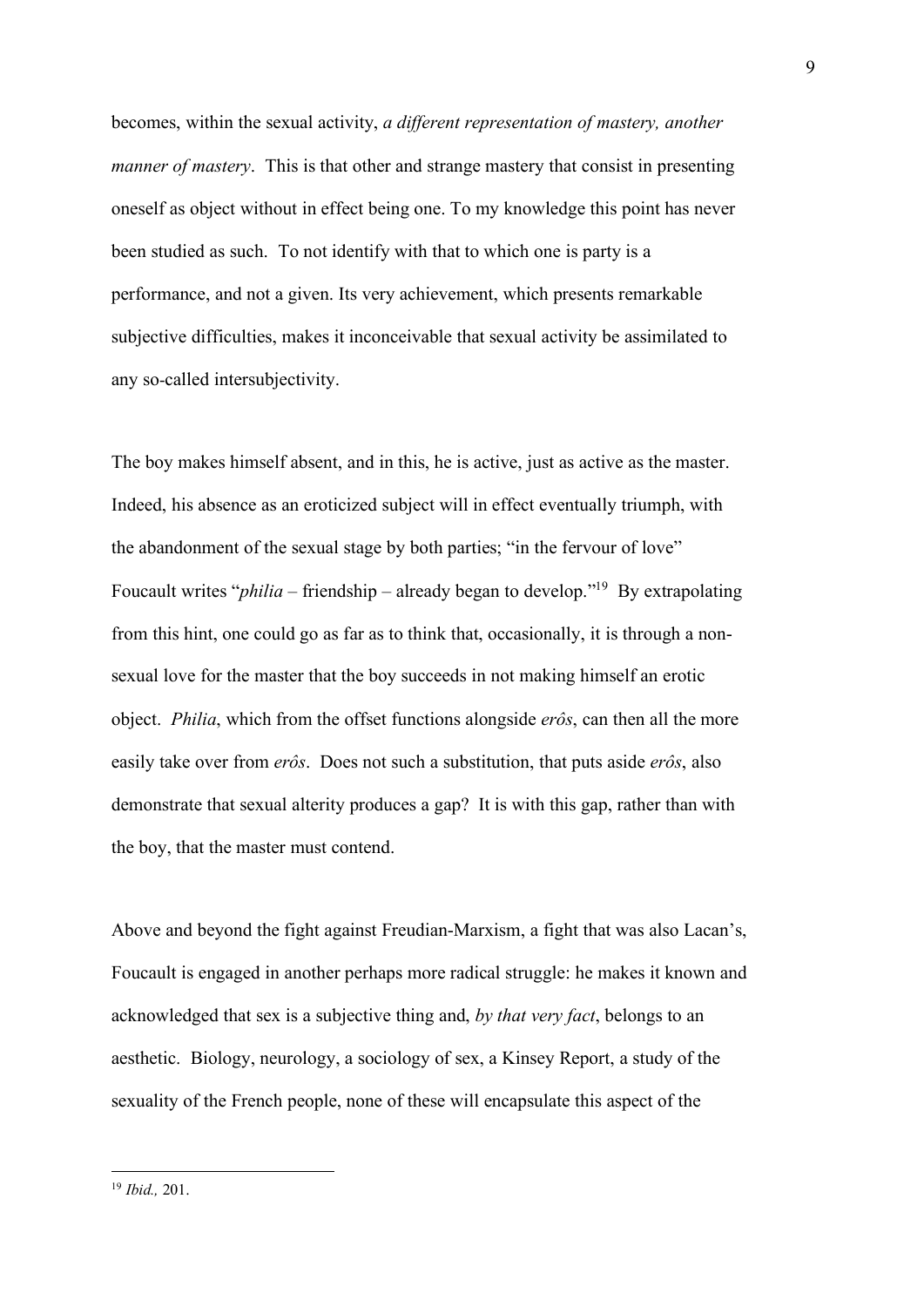sexual which Foucault brings to the fore. It is through pure and deceptive homonymy that, here and there, sex is mentioned.

The ancients, followed by Christianity, presented Foucault with the visual panorama that allowed him to propose sexuality as a form of game of diversely modulated veridiction. He finds this initially surprising (his "epistemic astonishment"<sup>20</sup>) then acknowledges it: sex has been the object of "accompanying discourses." Accompanying discourses which he also calls "redundant discourse," not without some irony for, far from being "redundant," they inform sexual practices. Being in themselves already an experience, they have the effect of a real.

The erotic is a technique of the self. One embarks on it in a relationship of truth of oneself to oneself. Such a relationship can in no way be qualified as "narcissistic" since on the contrary, between the first and the second "self," the latter is nothing other, following Foucault's intent (that is: becoming other), than an other than oneself.

 <sup>20</sup> Foucault, *Subjectivity and Truth: Lectures at the Collège de France, 1980-1981*, 237.